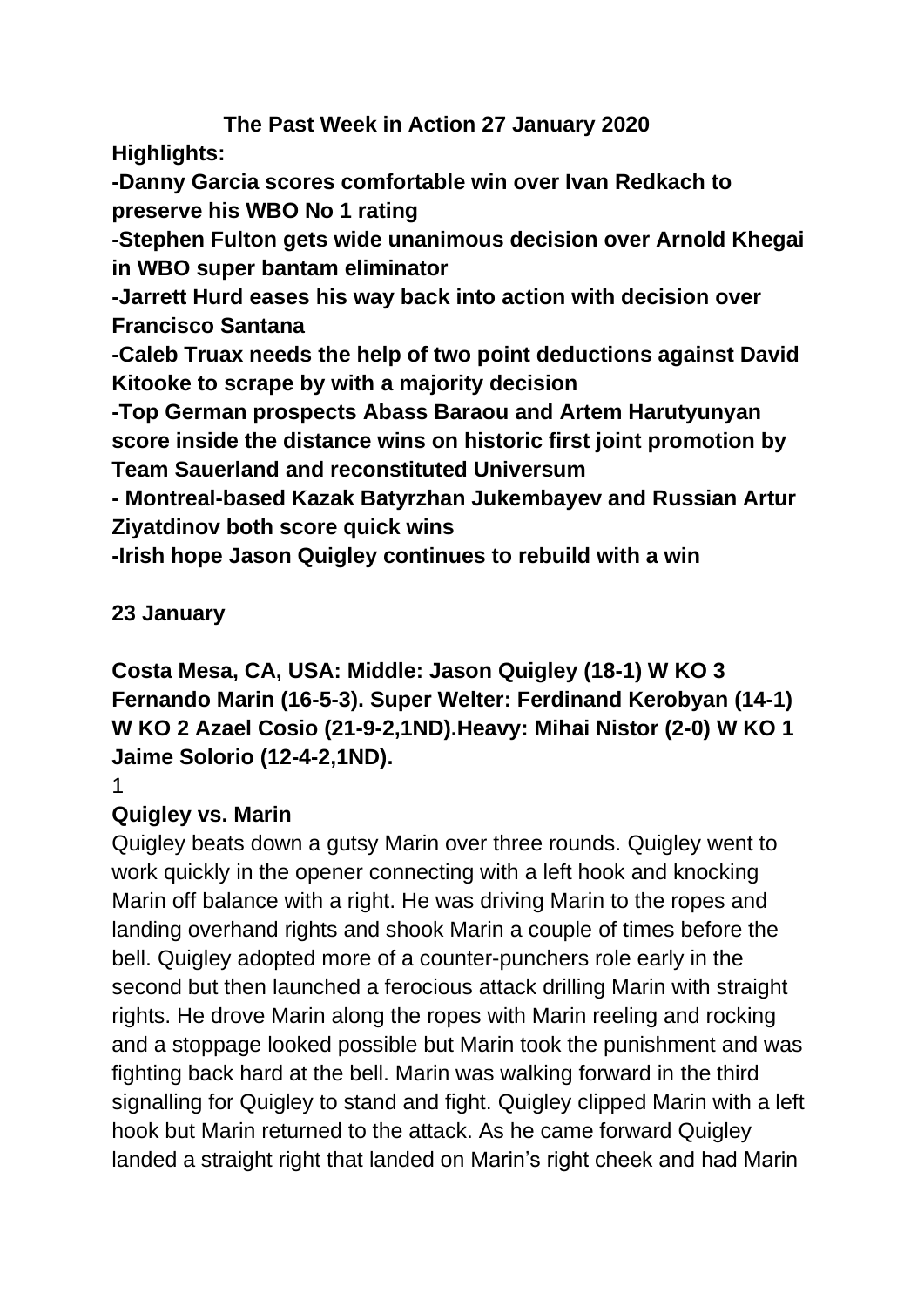going backwards across the ring and down with the referee immediately seeing Marin was in some distress and stopping the fight. Another brick in the wall as Irish hope Quigley continues his rebuilding after a stoppage loss against Tureano Johnson in July. The former European Youth and Senior champion has fourteen inside the distance victories. Mexican Marin had started his career by going 13-0-3 but has fallen away badly with only three wins in his last eight fights.

#### **Kerobyan vs. Cosio**

Kerobyan blows away Panamanian veteran Cosio inside two rounds. A sharp looking Kerobyan put Cosio down twice in the first. Cosio was up quickly on both occasions with poor balance seemingly an element in the two knockdowns. In the second Cosio was under pressure but just could not keep his footing as his boots kept slipping on the canvas. He lunged forward and fell bringing Kerobyan down with him. Kerobyan was connecting with heavy rights but twice Cosio's feet just slid out under him when Kerobyan was nowhere near him. Kerobyan then scored with a succession of punches that had Cosio trapped on the ropes. As Cosio slid down the ropes to the canvas the referee stopped the fight but he too slipped as he stepped in and bumped Kerobyan who also went over so that all three of them were on the canvas at the same time. The 22 year-old Armenian-born Kerobyan gets his ninth win by KO/TKO and his third quick win since losing a close decision to unbeaten Blair Cobbs in March. Kerobyan won US titles at Under-17 and Junior levels and competed at the US Olympic Trials for Rio. He is quick and punches hard so bears watching. Cosio, 38, was a useful fighter at one time but is 1-6 in his 7 most recent outings with 5 of his 6 losses by KO/TKO.

#### **Nistor vs. Solorio**

In a piece of absolute rubbish Nistor halts a pathetic Solorio in the opening round. Inside the first minute Romanian Nistor pushed Solorio back to the ropes and the Mexican went down from a left to the body. He was up at five and Nistor huffed and puffed trying to land more body punches and suffered the indignity of a nose bleed from a Solorio right. Late in the round an innocuous straight right to the head saw Solorio drop to his knees. The referee had counted to eight by which time Solorio's second had climbed on the ring apron and the referee waived the fight off. The 29-year-old Nistor has won both of his fights by KO/TKO but against terrible opposition. He is saleable on the basis of a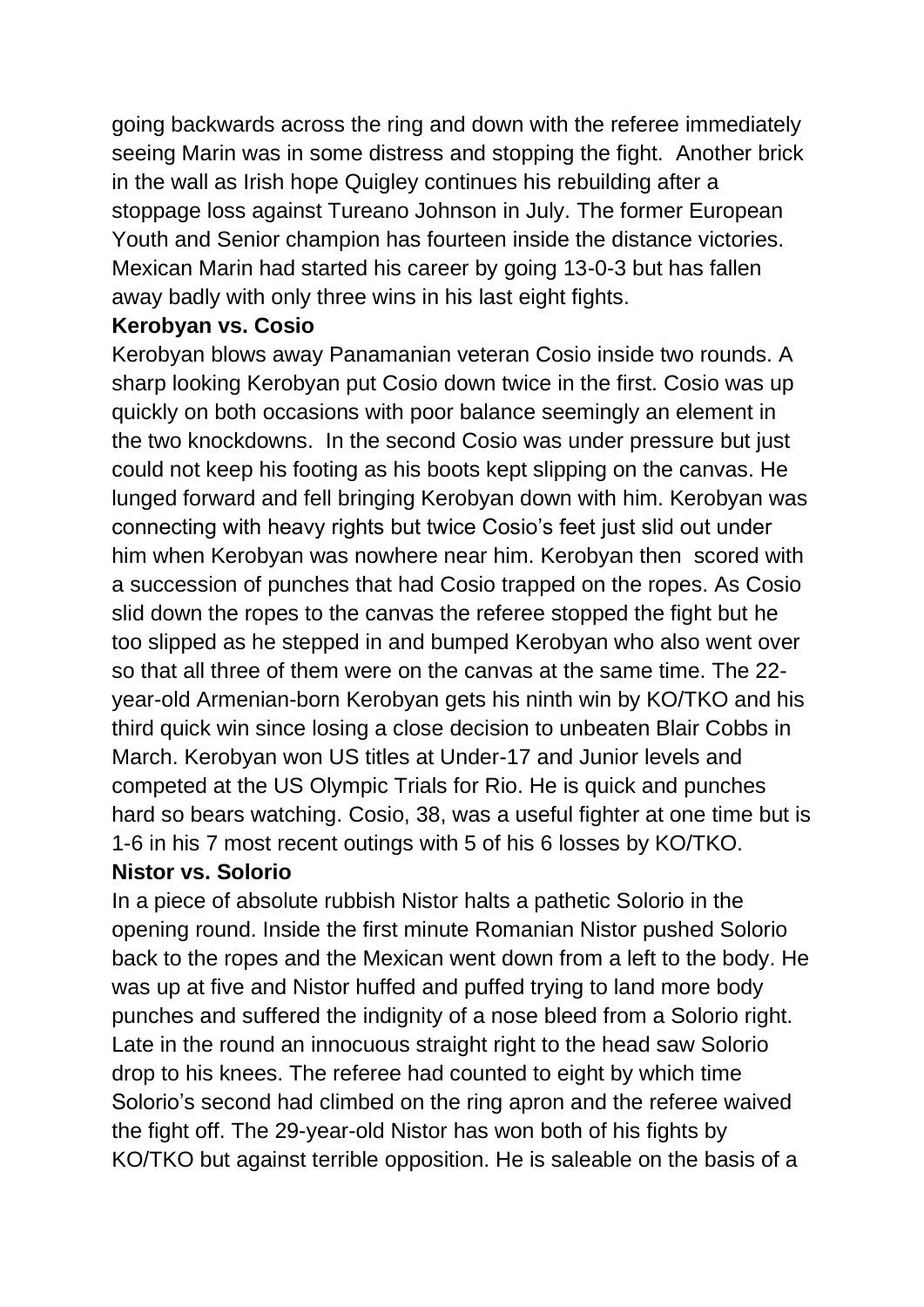stoppage win over Anthony Joshua back in 2011. He also beat guys such as Tony Yoka and Filip Hrgovic but came up short in the big events. At 5'11" and 244  $\frac{1}{4}$  lbs (17  $\frac{1}{2}$  stones/111kilos) He is more in the Andy Ruiz mould than the Joshua one. He was positively svelte by comparison with Solorio. He was 5'9" and 234 ¼ lbs, was having his first fight for nineteen months and was 51lbs heavier than in that last fight. He had even been as low as 152lbs early in his career

## **24 January**

## **Rosario, Argentina: Super Fly: Kevin Munoz (10-0) W PTS 12 Ramon Averanga (9-2). Light Heavy: Braian Suarez (11-0) W KO 3 Esteban Lopez (7-8-1).**

### **Munoz vs. Averanga**

Munoz wins the vacant South American title but in a flat performance. A heavy favourite Munoz just was not able to put his punches together even though dominating the action. He scored a knockdown in the third round with a left to the head but Averanga was able to survive. In the eighth Munoz was in some trouble. He was hurt by a left and as he ducked to avoid the following right his knee touched the canvas but the referee let the action continue with a shaky Munoz making it to the bell to end the round. Munoz won the rest of the way. Scores 118-108, 118- 109, and 118-110 for Munoz. "The Diamond", 21, is trained by former world champion Pablo Chacon. Bolivian Averanga suffers his second loss in a row.

#### **Suarez vs. Lopez**

Suarez gets another inside the distance victory. Fighting at heavyweight for the first time Suarez dug in some hurtful body shots in the first with Lopez dropping to one knee to survive. Suarez continued to pound Lopez in the second and then put Lopez down with a left to the body in the third with the towel then coming in from Lopez's corner. The former top level amateur and WBS fighter jumped from light heavy to heavy for this one and gets his tenth win by KO/TKO. Lopez dips to 1-5-1 in his last seven contests.

**Pomezia, Italy: Cruiser: Francesco Versaci (21-3) W PTS 10 Francesco Cataldo (7-7).**Versaci lifts the vacant Italian cruiser title at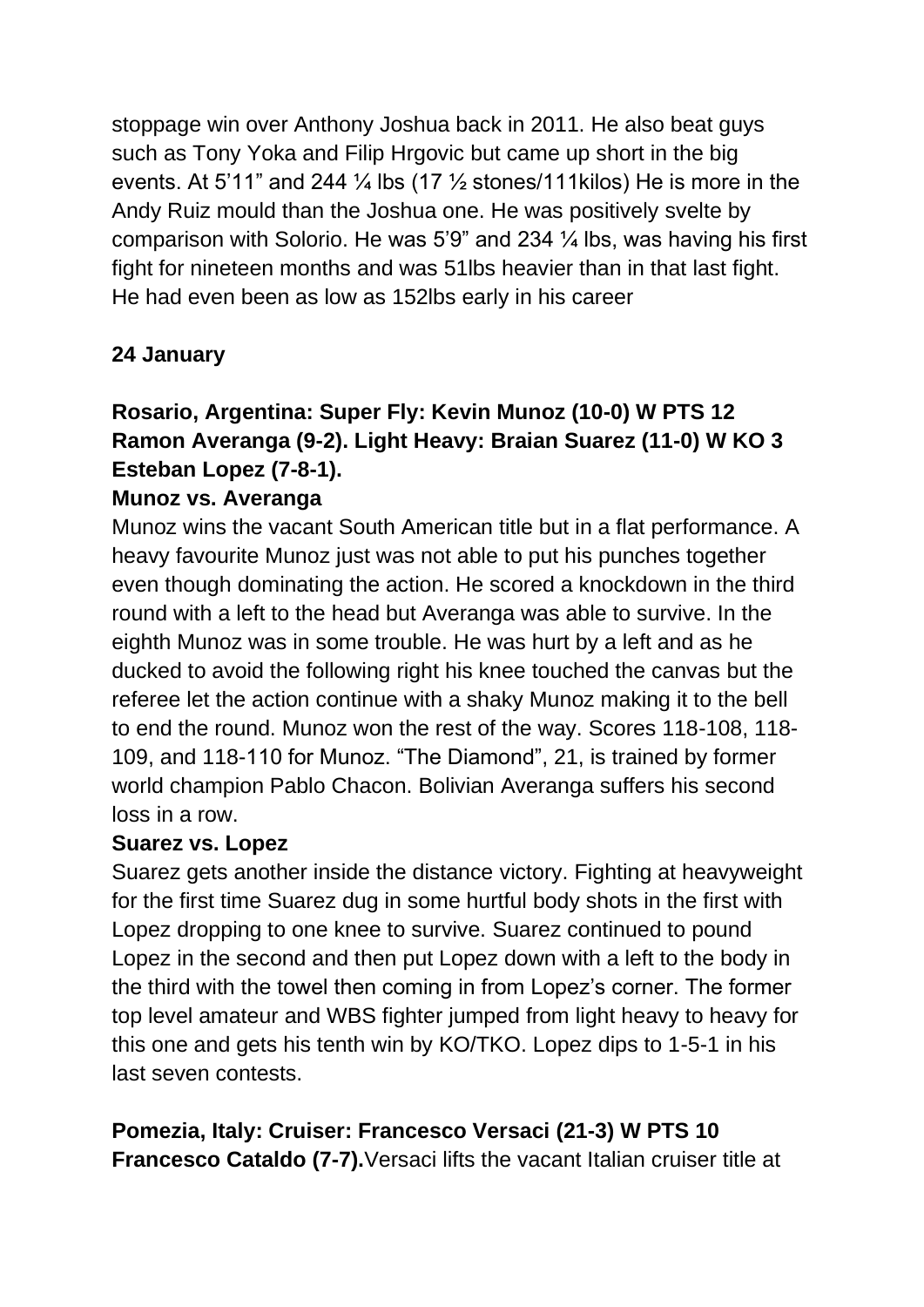the second attempt with a unanimous decision in a close fight. Cataldo was able to get close and work well with hooks inside over the first three rounds with a static Versaci struggling to make space to use his longer reach. From the fourth Versaci became more mobile using good footwork to blunt Cataldo's attacks and finding the range with his jab and rights. Versaci built a lead but after a close eighth Cataldo had a good ninth rocking Versaci with hard right hooks. Versaci took no risks after that and boxed with caution in the tenth. Scores 97-93, 97-94 and 96-95 for 34-year-old Versaci a former holder of the national light heavy title. He turned pro back in 2005 at the age of twenty at which time he was the Youngest professional boxer in Italy but was inactive in 2014 and 2015 and in 2017 and 2018. Cataldo, 38, lost in a shot at this title in 2017 and was 1-4 in his last 5 going into this one.

## **Bangkok, Thailand: Super Bantam: Kongfah (31-1) W PTS 10 Edison Berwela (-44-8). Bantam: Petch Sor Chitpattana (54-1) W TKO 6 Hicham Boulahri (0-1). Super Fly: Yodmongkol (57-4) W PTS 6 Ali Mortazavi (0-**2).

### **Kongfah vs. Berwela**

Kongfah (Jakkrawut Majoogoen) outpoints Filipino travelling opponent Berwela. Scores 97-93 for Kongfah on all three cards. The 24-year-old Thai has won 17 in a row since being stopped in seven rounds by future champion Daigo Higa in 2015. Berwela is no 2-7 in his last nine fights but that includes contests in Japan, Thailand twice, Russia, Indonesia and Taipei.

#### **Sor Chitpattana vs. Boulahri**

Just some paid sparring for Sor Chitpattana (Tasana Salapat) as he stops a guy with no traceable record. Sor Chitpattana's only loss was on points against Takuma Inoue for the interim WBC bantamweight title in December 2018.

#### **Yodmongkol vs. Mortazavi**

More paid sparring as former two-time WBA title challenger Yodmongkol decisions total novice Mortazavi. Yodmongkol has lost inside the distance in challenges against Juan Carlos Rivera for the secondary WBA title and to Artem Dalakian for the full title. Poor Iranian Mortazavi, 22, has gone the distance against two fighters with combined records of 126-9. Only in Thailand does this happen.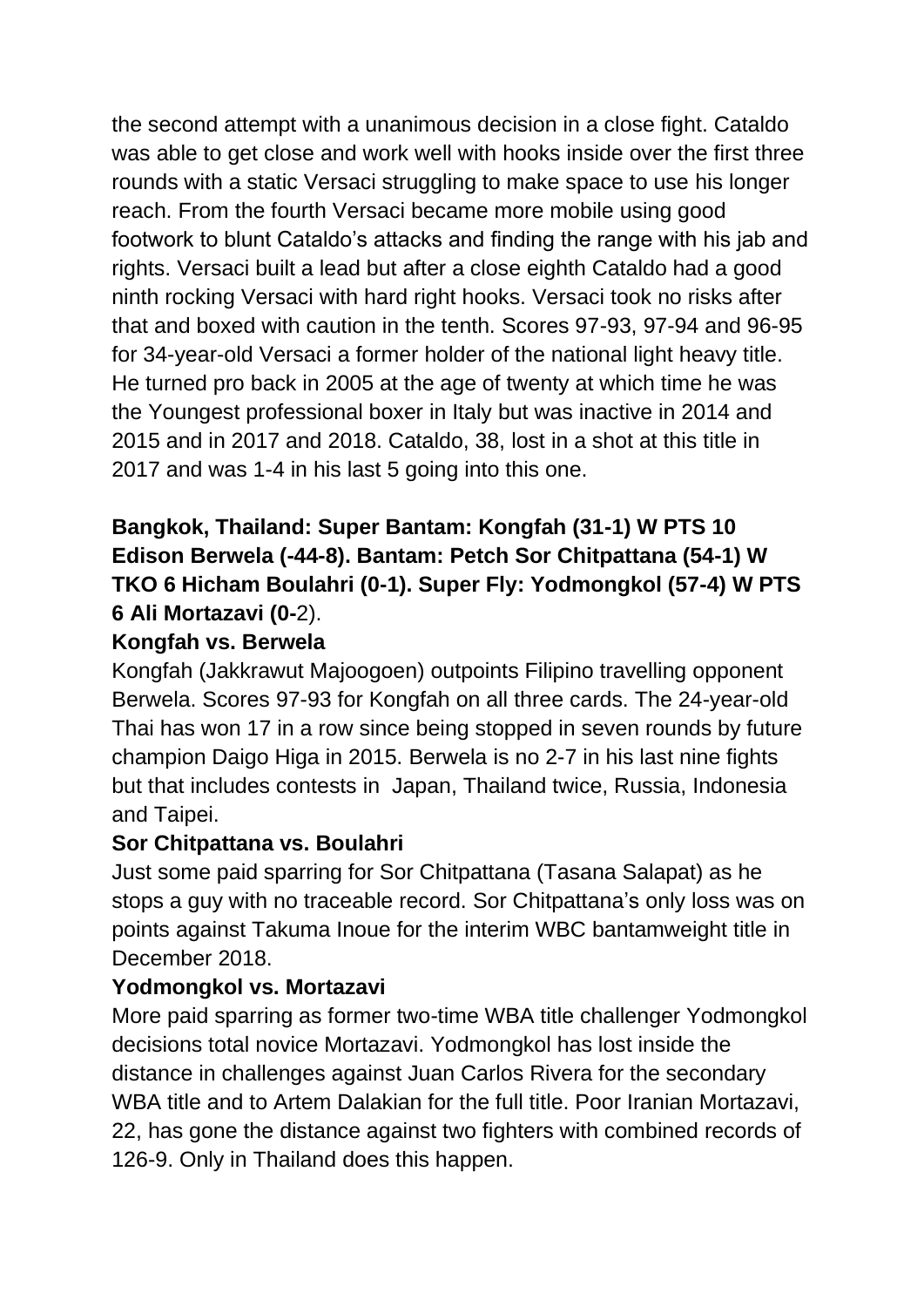### **25 January**

**Montreal, Canada: Super Light: Batyrzhan Jukembayev (18-0) W KO 2 Ricardo Lara (22-8). Light Heavy: Artur Ziyatdinov (12-0) W KO 5 Cesar Reynoso (16-14-4). Super Middle: Vince Thibault (10-0) W TKO 2 Genaro Ortiz (10-8-2). Middle: Mponda Kalunga (8-2) W PTS 8 Clovis Drolet (11-1).**

#### **Jukembayev vs. Lara**

Jukembayev brutalises Lara in destructive second round win. A wicked straight left followed by some heavy right hooks to the body dropped Lara in the first and he spat out his mouthguard to get some additional recovery time. It was a futile gesture as Jukembayev pounded Lara to the floor twice in the second. The 28-year-old Kazak southpaw has fourteen inside the distance wins and decisioned former IBF champion Manuel Vazquez in September. He looked sharp and vicious in his work here and the plan is to take him across the border into the USA to heighten his profile. Lara had lost a close decision to Tony Luis in October but was brushed aside in this one.

#### **Ziyatdinov vs. Reynoso**

Russian Ziyatdinov chalks up another victory as he halts Reynoso in five rounds. Ziyatdinov dominated this one all the way scoring three knockdowns before ending the fight with a left uppercut in the fifth. The 23-year-old 6'2" tall fighter from the Crimea started out as a cruiserweight but has now moved down to light heavy and has only had to go the distance three times in his twelve wins. Argentinian Reynoso, a former victim of Callum Smith is now 0-3 in visits to Canada.

## **Thibault vs. Ortiz**

Former Elite level amateur Thibault returns after injury with quick victory over Ortiz. Thibault floored Ortiz twice in the first with head punches and after another knockdown in the second the referee just waived the fight off. A back injury sidelined the Quebec southpaw who was moving up to eight rounds for the first time. Ortiz has won only two of his last twelve fights and had been beaten on first round stoppage in each of his last two visits to Canada.

**Kalunga vs. Drolin**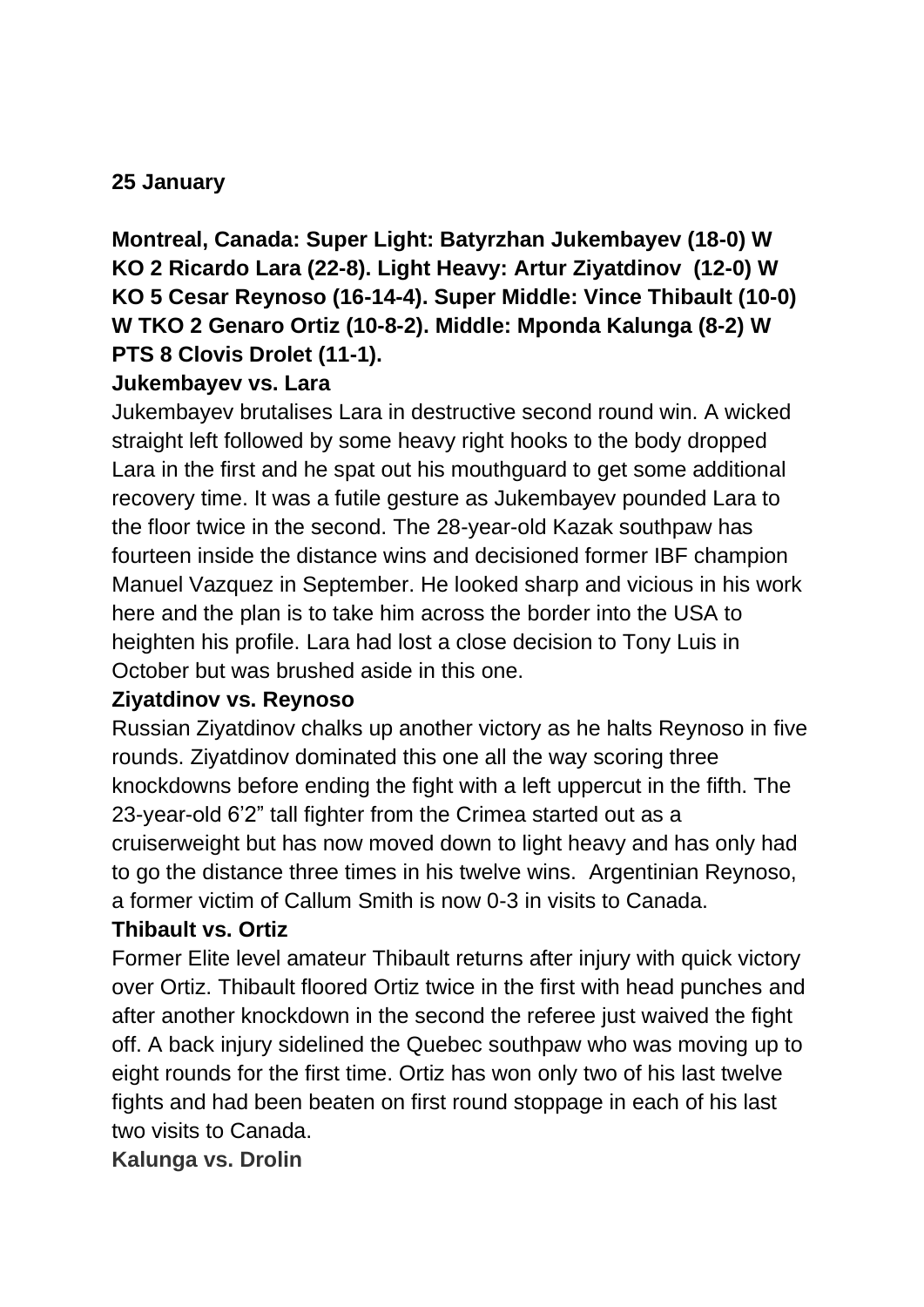Toronto-based Kalunga springs a surprise with split decision over unbeaten former Canadian amateur champion Drolin. It was Drolin who took the lead early with some strong attacks. He was coming forward in the third when he walked onto a left hook that put him on the floor. Drolin climbed up quickly but after a signal from his corn dropped again. He recovered well but in the fourth was sent to the canvas by a counter left hook and had to crawl to the ropes to pull himself up. He beat the count and fought back hard but the four points lost in the knockdowns was too much for him to claw back. Scores 76-74 twice for Kalunga and 76-74 for Drolin but not sure how Drolin could get 76 points after suffering two clean knockdowns. Sixth win in a row for Kalunga. Drolet was Canadian amateur champion in 2014 and 205 and competed at the Pan American Games. He had strong backing so will be given plenty of chance to get his career back on track.

## **Orleans, France: Middle: Rachid Achoul (15-0) W PTS 10 Michel Mothmora (31-29-2) W. Bantam: Loic Tajan (5-1) W TEC DEC 6 Anthony Chapat (5-3-1).**

### **Achoul vs. Mothmora**

Achoul outpoints champion Mothmora to win the national title. Achoul was taller with a longer reach and Mothmora never came to terms with that. The veteran is used to having edges in those departments but with Achoul the one enjoying those assets Mothmora just never really managed to get onto the fight. Achoul was on the front foot for all ten rounds. Mothmora used his experience to create some counters but was never able to get on the front foot and struggled all the way against a stronger opponent. Scores 98-92 twice and 97-93 for Achoul. The 28 year –old winner was in his first ten round fight. He looked strong but a bit stilted in his style. Mothmora was disappointed as it took him seven tries before he finally won a French title and he lost has lost it in his first defence. At 39 he has not yet announced his retirement and says he will wait until June before deciding as that will mark his 40<sup>th</sup> birthday.

#### **Tajan vs. Chapat**

Southpaw Tajan wins the vacant French title with technical decision over Chapat in an entertaining scrap. Tajan went out in front early flooring Chapat with a body punch in the first. Chapat fought back strongly bombarding Tajan with punches in the third and Tajan was cut over the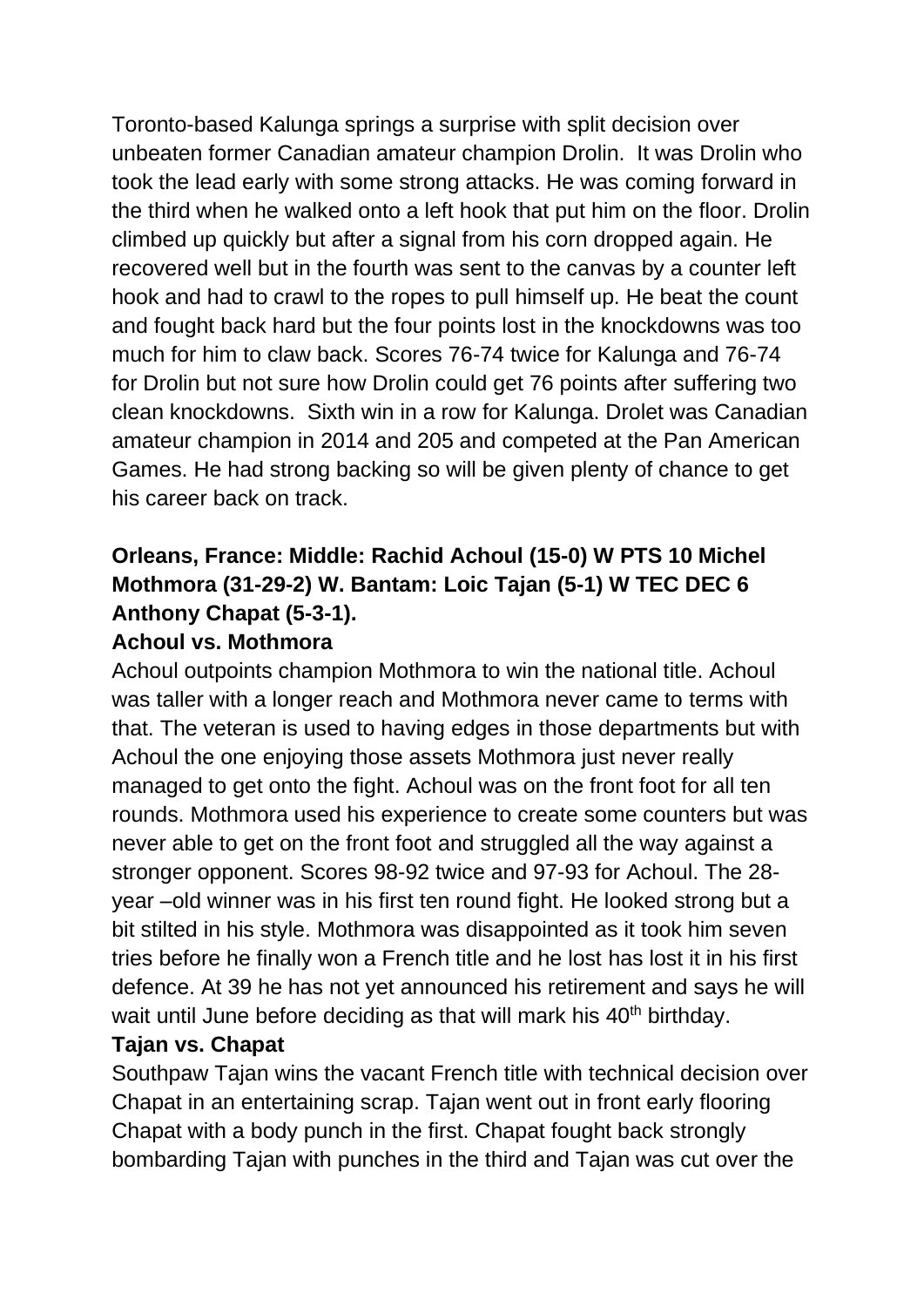left eye in a clash of heads. The third fourth and fifth saw both have some success in a fierce battle and I felt Chapat had moved into the lead. The cut over Tajan's eye was bleeding heavily in the sixth and Chapat worsened it with some straight rights until the referee stopped the fight and the doctor ruled the cut was too bad for Tajan to continue. Scores 58-52, 58-53 and 57-53 for Tajan. His only loss was in September when he challenged unbeaten Elie Koki for the national title and lost a close decision. Former French flyweight champion Chapat battled hard but has now lost in two shots at the title.

## **Hamburg, Germany: Super Light: Artem Harutyunyan (9-0) W RTD 5 Miguel Antin (19-5). Super Welter: Abass Baraou (9-0) W RTD 5 Abraham Juarez (16-5). Light Heavy: James Kraft (17-0-1) W PTS 8 Nicolas Holcapfel (11-3). Heavy: Kem Ljungquist (10-0) W PTS 8 German Skobenko (5-5-2). Heavy: Mariano Strunz (14-15-1) W TKO 2 Jose Larduet (2-1).**

### **Harutyunyan vs. Antin**

On the first show co-promoted by Universum and Team Sauerland Olympic bronze medallist Harutyunyan dismantles Argentinian Antin. Harutyunyan was a few classes above Antin and was in full control from the first bell. He put Antin down in the third. Antin was already just looking to last the distance but as Harutyunyan came forward throwing punches Antin actually managed to drop before any of them landed. Harutyunyan continued to pound on Antin in the fourth and Antin declined to come out for the fifth. The Armenian-born Harutyunyan retains the IBO International title with win No 6 by KO/TKO but Antin was awful. With the help of some spectacularly judicious matching Antin was 17-0 at one time but is now 2-5 with three of those losses by KO/TKO. **Baraou vs. Juarez**

Baraou has no trouble disposing of Juarez in four rounds. Baraou, one of the top prospects in German boxing was rocking Juarez with wicked combinations over the first three rounds. In the fourth Juarez took the fight to Baraou driving him to the ropes and firing some looping punches. That left him wide open and Baraou connected with a blazing left hook and straight right that had Juarez backing up on shaky legs. Baraou followed-up with more hooks as Juarez tumbled back to the floor. Juarez beat the count and made it to the bell but retired in his corner. The 25-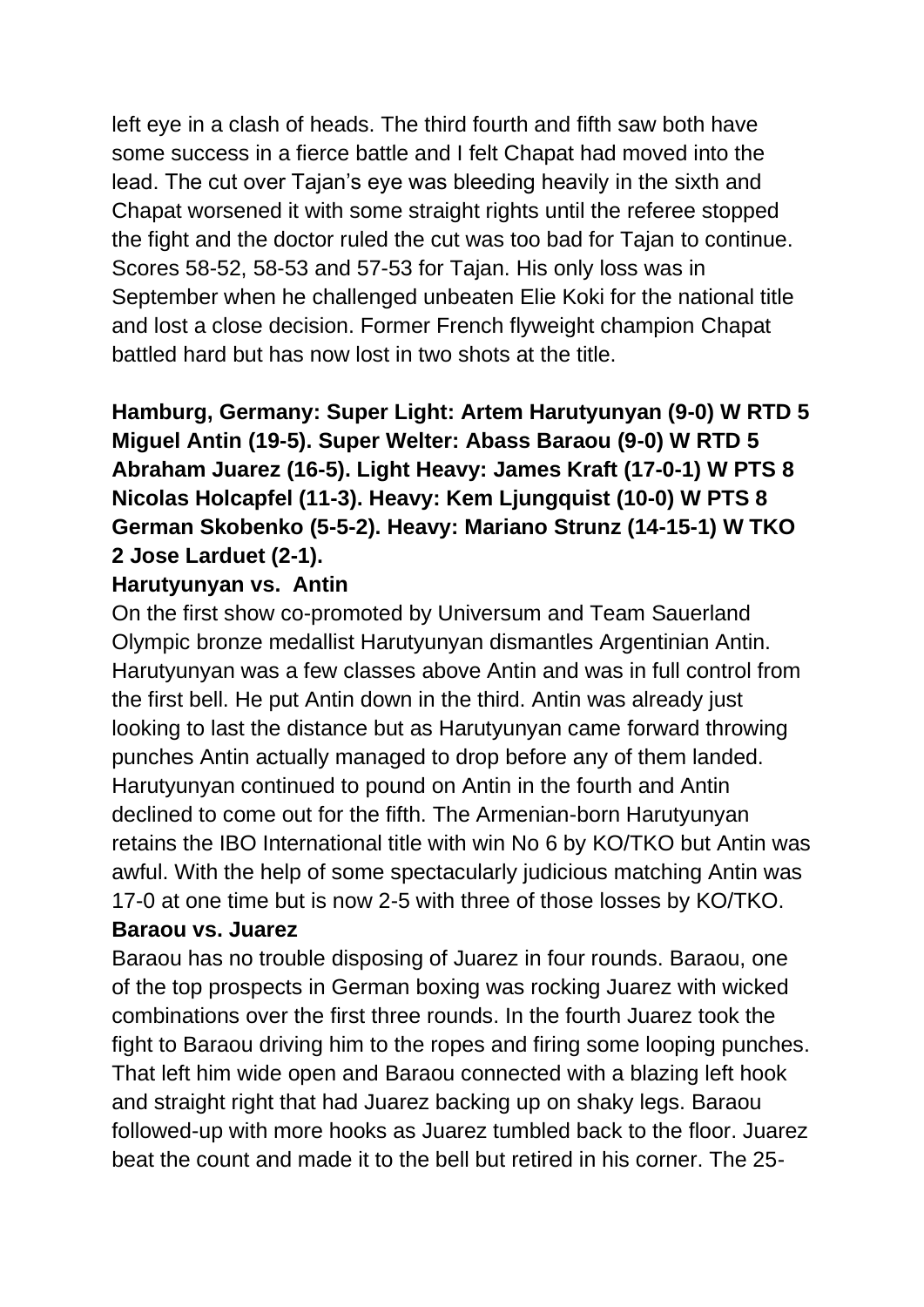year-old German of Togolese descent holds the WBC International title but that was not on the line here. He was one of Germany's most successful amateur boxers winning gold at the European Championships and bronze at the World Championships. Additionally he was German champion in 2014, 2015 and 2016 and also won a gold medal in 2014. 2015 and 2016 at the prestigious Chemistry Cup Tournament. For the first time he was without his usual trainer, the almost legendary Ulli Wegner who is recovering from a broken neck bone. This is the third inside the distance loss for Juarez but they have all been against unbeaten European prospects.

### **Kraft vs. Holcapfel**

Lanky "Baby Boy" Kraft eases to victory over late substitute Holcapfel. Kraft scored a knockdown in the fourth on his way to a unanimous points win. Scores 80-72 twice and 79-72 for Kraft. The 23-year-old 6'3" Kraft is of Kosovon descent with his real name being Musa Avdimetaj. He is being carefully matched but at 23 has plenty of time. Slovakian Holcapfel, 19, turned pro at 17 and has now lost three of his last four fights. He was given a 30 day suspension by the Swiss Commission that ended on the day of this fight.

## **Ljungquist vs. Skobenko**

Danish heavyweight hope Ljungquist outpoints Ukrainian Skobenko but in a flat performance. The 6'6  $\frac{1}{2}$ " southpaw used his big edges in height and reach against the 6'0 ½" Skobenko and made a bright enough start. He never really kicked on from there with the fight being one-paced with few highlights. Skobenko never looked like turning the fight his way and Ljungquist never looked like winning inside the distance. Scores 80-72, 80-74 and 79-73 for Ljungquist. A former Danish amateur champion Ljungquist competed at the European championships where he decisioned Peter Kadiru but lost to Frazer Clarke. Four losses on the trot for Skobenko.

## **Larduet vs. Strunz**

Huge disappointment for experienced Cuban Larduet. What should have been a comfortable win for Larduet ended in the second round with Larduet suffering a knee injury. He was unable to continue and Argentinian Strunz was crowned the winner. The 6' 4 ½" 29-year-old Larduet only turned pro in September last year after winning a substantial number of gold medals in compiling a 118-39 record. No idea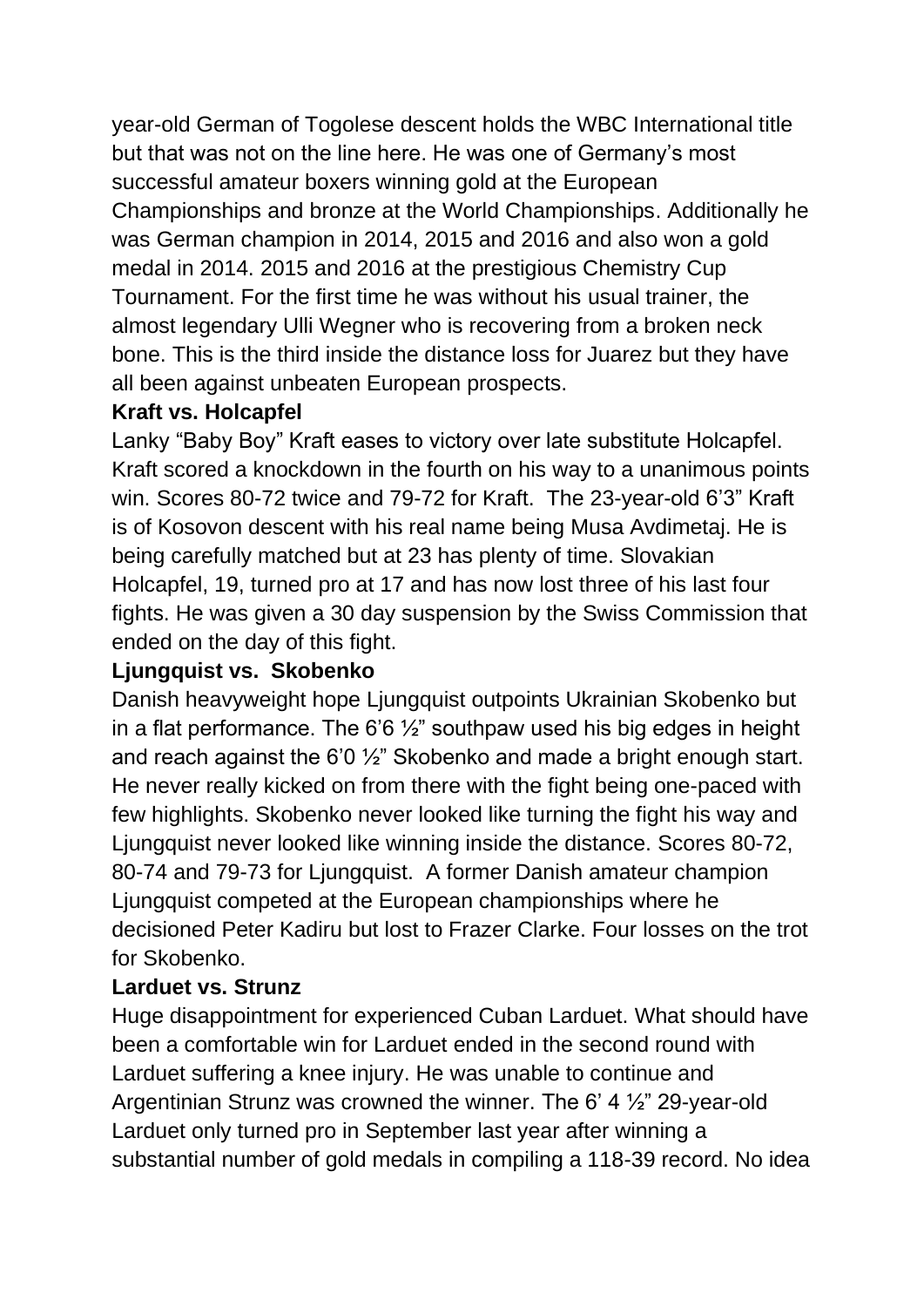yet of the seriousness of the injury. Strunz was 1-6 going in so he gets a very unexpected victory.

**Minneapolis, MN, USA: Super Middle: Caleb Truax (31-4-2,1ND) W PTS 10 David Kitooke (16-5-1).** Disappointing performance by former IBF champion Truax as he relies on two point deductions against Kitooke (Basajjamivule) to get the majority division. With less than five rounds of activity over the last seventeen months at least he got in some ring time. Truax actually started well scoring with some heavy rights and opening a bad cut over the right eye of the Ugandan in the third round. Kitooke was deducted a point in the fourth for as punch to the back of the head but came on strong over the middle rounds. Truax rallied in the seventh and eighth only for Kitooke to finish strongly and then lose another point in the tenth again for a punch to the back of the neck. Scores 97-91 and 95-93 for Truax and 94-94. The 36-year-old local was having his first fight since his contest with Peter Quillin in April last year. That lasted less than two rounds when Truax was cut in a head clash leading to a No Decision verdict. He is scheduled to fight Ghanaian Ernest Amuzu in Nashville on 15 February. Kenyan-based Kitooke was having his first fight since losing to Russian Ruslan Fayfer in June 2017 but showed no rust and his losses have all come against quality fighters.

## **New York, NY, USA: Welter: Danny Garcia (36-2) W PTS 12 Ivan Redkach (23-5-1,1ND). Super bantam: Stephen Fulton (18-0) W PTS 12 Arnold Khegai (16-1-1).Super Welter: Jarrett Hurd (24-1) W PTS 10 Francisco Santana (25-8-1).**

#### **Garcia vs. Redkach**

Garcia protects his WBO No 1 ranking with untesting victory over Redkach. Garcia just had too much of everything for Redkach and dominated the action in every round in a slow-paced fight without any real high points-apart from a biting incident. Redkach was taking the fight to Garcia in the early rounds which suited Garcia who was able to find the range with his jab and score well with body punches. Redkach kept pressing but as early as the fourth he was already showing some slowing from Garcia's body punches. Garcia began to go on the front foot more over the fifth and six and rocked Redkach with an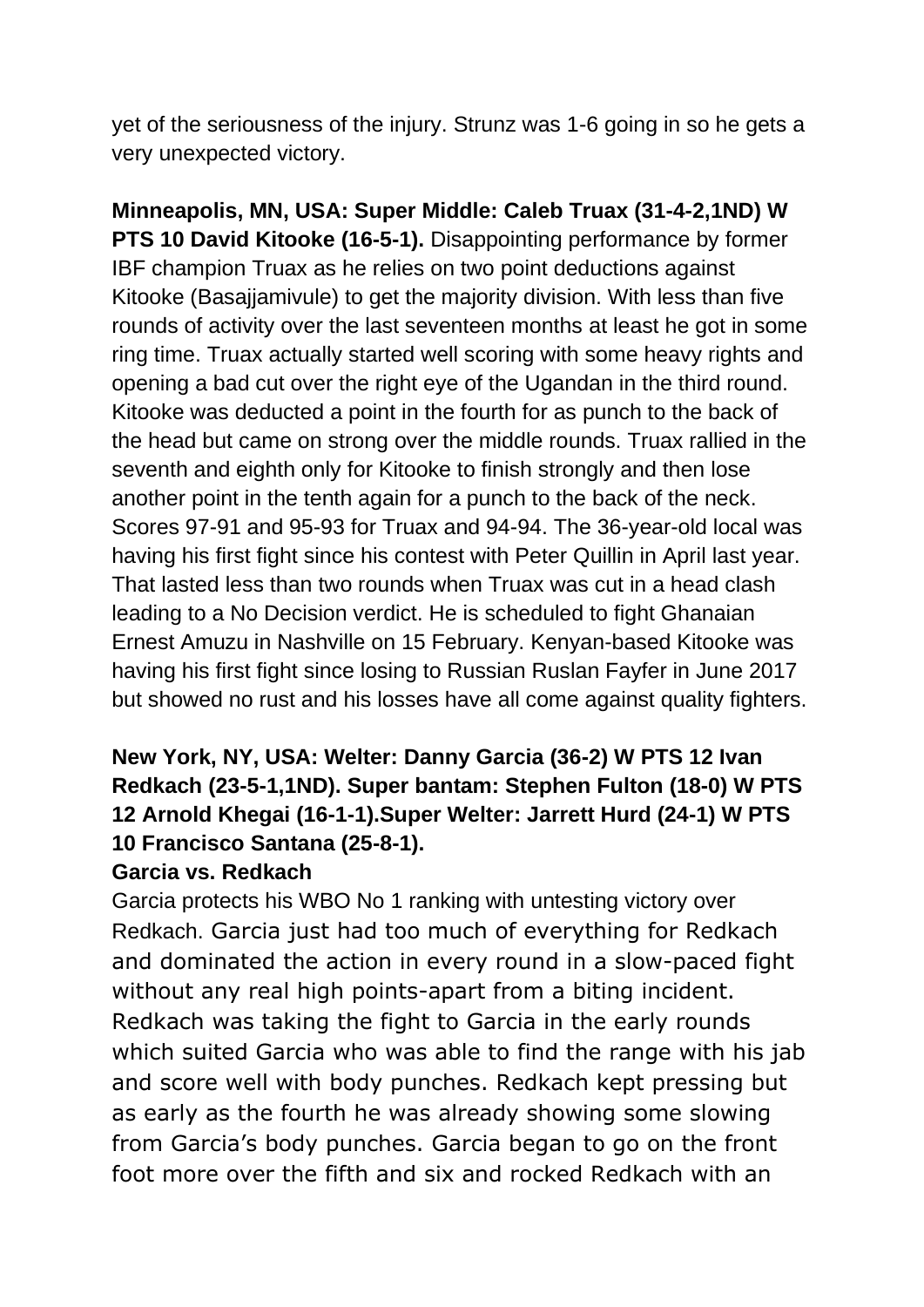uppercut in the seventh. He looked close to forcing a stoppage as he bombarded Redkach with punches in the eighth with Redkach taking a bite out of Garcia in frustration but the referee missed the incident so no punishment for that sin. The doctor checked on Redkach before the start of the ninth and let him continue. In the ninth and tenth Garcia continued to get through with jabs and hooks to the body with very little coming back from Redkach. A step-up in output from Garcia might have had Redkach ready to go but that step-up did not come and Redkach actually held his own in the eleventh to take the round and he did enough against a slowing Garcia to make the last round close. Scores 117-111 twice and 118-110 for Garcia. Naturally Garcia is looking for a fight with either Manny Pacquiao for the WBA title or with IBF/WBC champion Errol Spencer but right now he is mandatory challenger to Terence Crawford. Ukrainian southpaw Redkach was coming off a sixth round kayo of Devon Alexander in June so the pendulum swings back to negative again for him. As for the biting I am not the kind to make silly jokes about hungry fighters or that Redkach would have fought tooth and nail if he had not been wearing gloves-oops I just did so,

#### **Fulton vs. Khegai**

Masterful performance from Fulton as gets wide decision over Khegai. Fulton was the first to settle into his stride as he slotted home jabs and worked well to the body with left hooks over the opening rounds but Khegai did enough to make both rounds close. Khegai was much more in the fight in the third and fourth as found the range with his jab. He earned a rebuke from the referee after slamming Fulton the floor with a wrestling hold late in the third but he clearly took the fourth with some good body punching that had Fulton backing up signalling for Khegai to do his best-never a good sign in a boxer. Fulton was in the driving seat over the middle rounds. He was outworking Khegai and was more accurate with his shots. Khegai had occasional success when he was able to back Fulton up but Fulton was winning the rounds. The fight was messy for a while with Khegai trying to hustle Fulton out of his control but he was warned for some questionable tactics as the fight slipped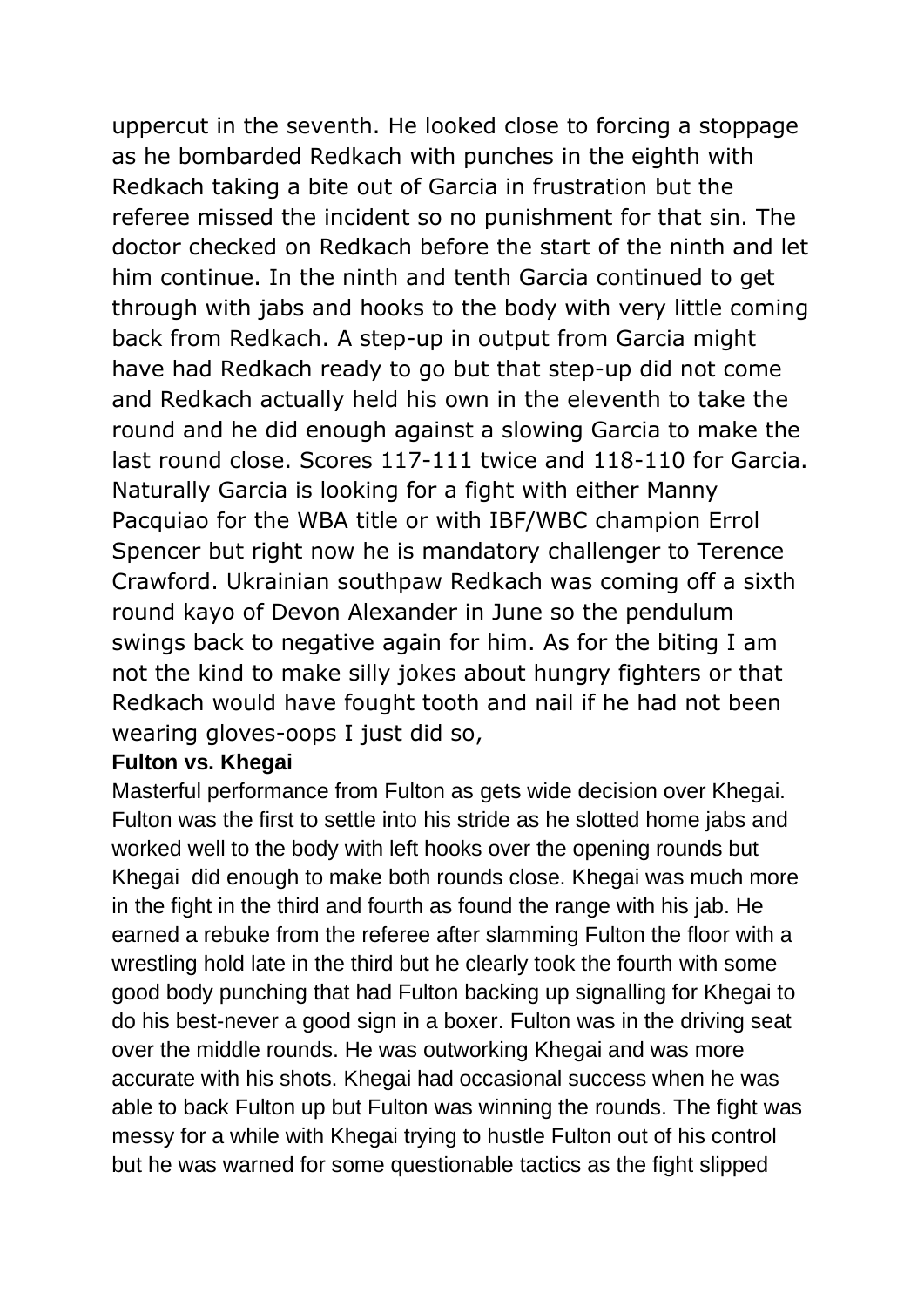away from him. Fulton had swept rounds five to ten but Khegai rallied in the eleventh having Fulton backing up under some powerful hooking. Fulton boxed his way through the last finding plenty of openings as Khegai looked for a big punch to save the fight. Scores 117-112 twice and 116-112 for Fulton. The 25-year-old Philadelphian wins the vacant WBO Inter-Continental title. He was IBO champion but had to relinquish that title to get the WBO to approve this fight as an eliminator. Filipino Albert Pagara is No 1 so Fulton will probably have to wait until the second half of the year before he gets a title shot. Philadelphia-based Ukrainian Khegai, a former World and European champion at Muay Thai boxing, was No 2 with the WBO but has blown that now along with his high IBF ranking so he starts again

#### **Hurd vs. Santana**

With Santana's poor recent record it was thought possible that Hurd might blow him away early but Hurd was more restrained than in the past and seemed to be intent on boxing his way to victory. He controlled the fight with his jab over the first two rounds with Santana having difficulty in adjusting to these unexpected tactics. Santana pushed hard over the third and fourth but just could get past the strong jabs of Hurd and was also having to take incoming hooks to the body. Briefly in the fifth Hurd upped his attacks standing and trading close with Santana and using his right more but then he went on the back foot again in the sixth and seventh. The fight was too one sided to be entertaining and there was some booing as the crowd was not getting the usual fireworks from Hurd. The situation was not helped by Hurd allowing his pace to drop in the eighth but he woke up again in the ninth connecting with some hard rights and he finished the fight strongly dropping Santana with a series of left hooks. Santana made it to his feet just as the bell went. Scores 99-90 twice and 97-92 for Hurd. The former IBF/WBA/IBO champion was having his first fight since being floored and outpointed when losing his title to Julian Williams in May. He has set a high standard of power and aggression and his more measured approach in this fight disappointed the fans and it remains to be seen whether this will be the Hurd we see in the future or he reverts to his more exciting but riskier style. Santana was 1-3 going into this one but had been matched tough and not active enough with just one fight in 2017, one in 2018 and his last against Abel Ramos in March 2019.